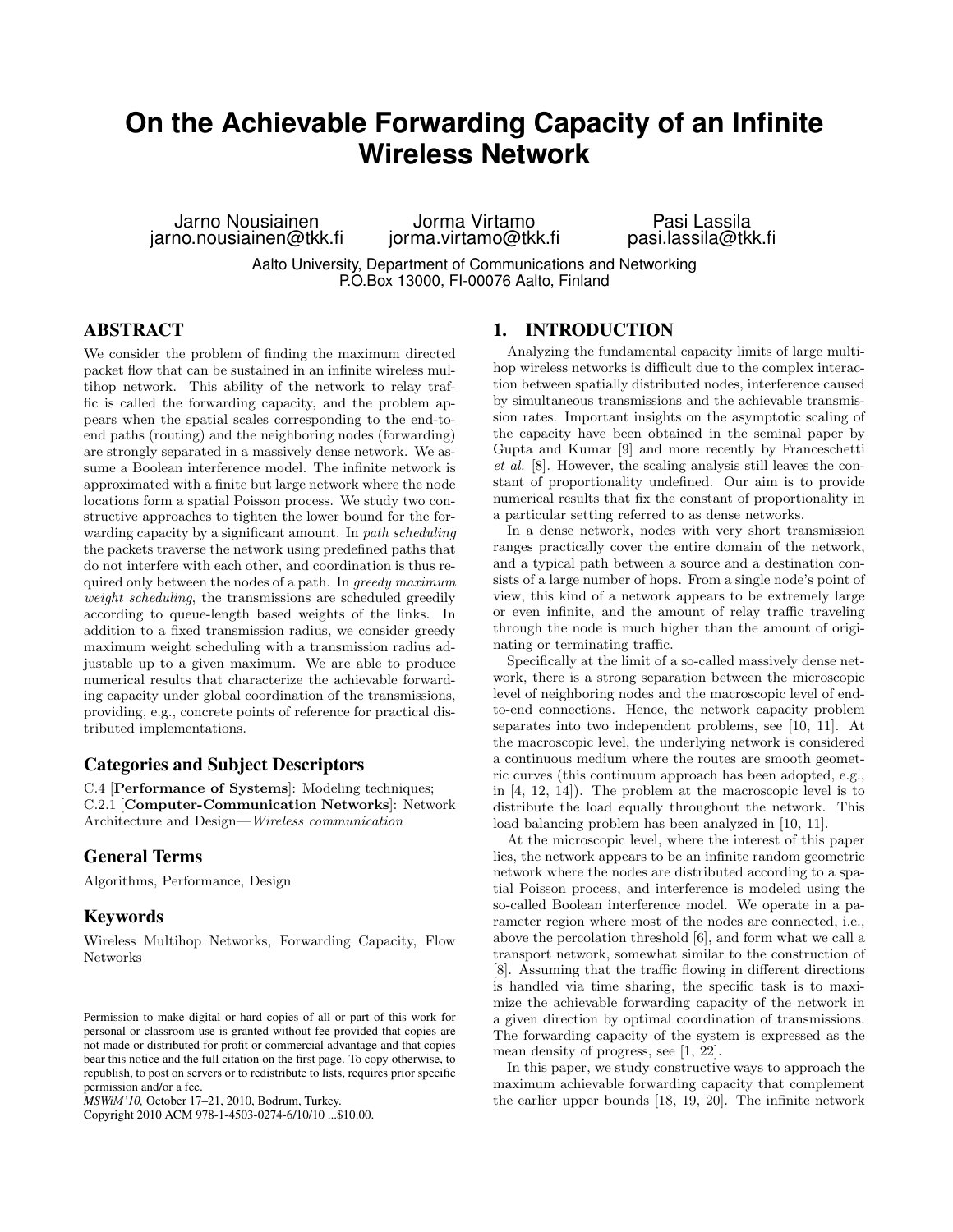is approximated by a large finite network where the relay traffic is generated by adding a strip of sources and sinks to opposite edges of the network that resides in a unit square. We use two approaches to arrive at lower bounds for the forwarding capacity. In the first one, we construct an algorithm that searches a densely packed set of pairwise non-interfering paths. Within these paths, scheduling of the links is trivial, as under the used interference model and fixed transmission radius, every third link can be active simultaneously. The path algorithm is computationally efficient and can be applied to very large network realizations.

In the second approach, we apply maximum weight scheduling [24] where we simulate a large network in discrete time and the decision about the resource allocation in each time slot is based on the current queue-length-based weight of each link. It is well known that maximum weight scheduling is able to achieve the capacity limit. This means that if it were possible to realize the scheme ideally, the simulations would result in the actual value for the sought-after forwarding capacity. However, the ideal application of maximum weight scheduling entails solving the maximum weight independent set problem in every time slot, which is infeasible for the network sizes we consider. Hence, we use a greedy algorithm which can be realized more efficently but, being suboptimal, results in a lower bound for the forwarding capacity. The approach is covered both in the case where the transmission radius is fixed and in the case where it can be reduced (by power control) so as to just reach the destination to minimize the interference.

Under our network assumptions, the forwarding capacity depends only on the mean node degree. The achieved forwarding capacity is evaluated as a function of this, and also of the network size to allow extrapolation of the results to an infinite network. After extensive numerical simulations with networks up to 1000's of nodes and node degrees up to 25, we have been able to determine the forwarding capacity as a function of the node degree with reasonable accuracy, even taking into account our greedy algorithm for solving the independent set. As far as we are aware of, our results represent the currently most accurate available numerical values for the achievable forwarding capacity under global coordination. Notably, the earlier lower bound obtained by using the locally coordinated ExOR protocol [2] is improved by factor 2. The results provide an important point of reference against which more practical distributed solutions can be compared.

The remainder of this paper is structured as follows. Section 2 presents related work. In Section 3, we present the used notation and the network model. Section 4 ties the forwarding capacity problem to a wider scope of dense multihop networks. Sections 5 and 6 present the path scheduling and the greedy maximum weight scheduling algorithms, while the numerical results are given in Section 7. Finally, Section 8 concludes the study.

# **2. RELATED WORK**

The literature on wireless multihop network capacity modeling and analysis is vast and here we only touch on the most relevant parts from the point of view of this paper. It is well-known that for a given finite network the capacity maximization can be expressed as a linear programming (LP) problem. The inherent computational complexity of the LP problem can be eased by using only a subset of the

necessary constraints resulting in upper/lower bounds [13, 15]. We have applied this in the context of the forwarding capacity in [18]. An upper bound can also be obtained by considering the maximum achievable forwarding capacity in a *single time slot*. This spatial reuse problem has been considered in [19, 20].

Our main results are related to the application of the max weight scheduling principle. It was introduced by Tassiulas and Ephremides in [24] where they present a centralized, dynamic scheduling and routing algorithm that is optimal in the sense that it will stabilize the network for any arrival rate vector whenever possible. Since its introduction, it has been shown to stabilize the system under more general settings with time varying rates [17]. While the principle behind max weight is very elegant, the practical limitation is the need to solve the maximum weight independent set problem. This has lead researchers to analyze the impact of imperfect scheduling, like greedy ones, see [5, 16, 25]. The results have shown that greedy approaches typically can achieve a fraction of the maximal stability region, but the fraction is difficult to characterize and heavily depends on the assumptions, e.g., about the interference model. It is also known that randomized maximum weight algorithms stabilize the system provided that there is a strictly positive probability that the true maximum weight independent set is selected, at least when interference is modeled using graph theoretic models, see [7, 23].

In this paper, we have applied a simple greedy approach for the scheduling. However, we believe that the loss in the efficiency of the scheduling due to our greedy approach in the random network setting and simple traffic scenario (traffic in a single direction) may not be that great. On the other hand, applying the randomized versions would plausibly make the dynamic behavior of the scheduling within a time slot much more random, which would, in turn, entail significantly longer simulation times in order to credibly sample the steady state characteristics of the queue processes of the simulated network. Thus, in view of the size of the networks we are aiming at in our study, the greedy method provides a practical approach and has allowed us to numerically credibly verify that the network flow has reached steady state.

## **3. PRELIMINARIES**

In this section, we present the network model and the definitions used in the microscopic level model.

## **3.1 Network model**

The network consists of nodes distributed randomly over a plane according to a spatial Poisson point process with density  $\lambda$ . We operate with slotted time, and the length of a time slot matches the length of a packet transmitted with the nominal link capacity C. The network is further modeled as a directed graph  $G = (V, E)$ , where there exists a link  $(u, v) \in E$ ,  $u, v \in V$  if the distance between the nodes,  $d(u, v)$ , is less than the (maximum) transmission range R. Two links a and e interfere with each other if

$$
d(t(a), r(e)) \le R(a) \lor d(r(a), t(e)) \le R(e), \qquad (1)
$$

where  $t(e)$  is the transmitting node of link  $e \in E$ ,  $r(e)$  the receiving node, and  $R(e) \leq R$  the actual transmission radius of  $t(e)$  that in the fixed case equals the maximum, R. This interference model is referred to as the Boolean interference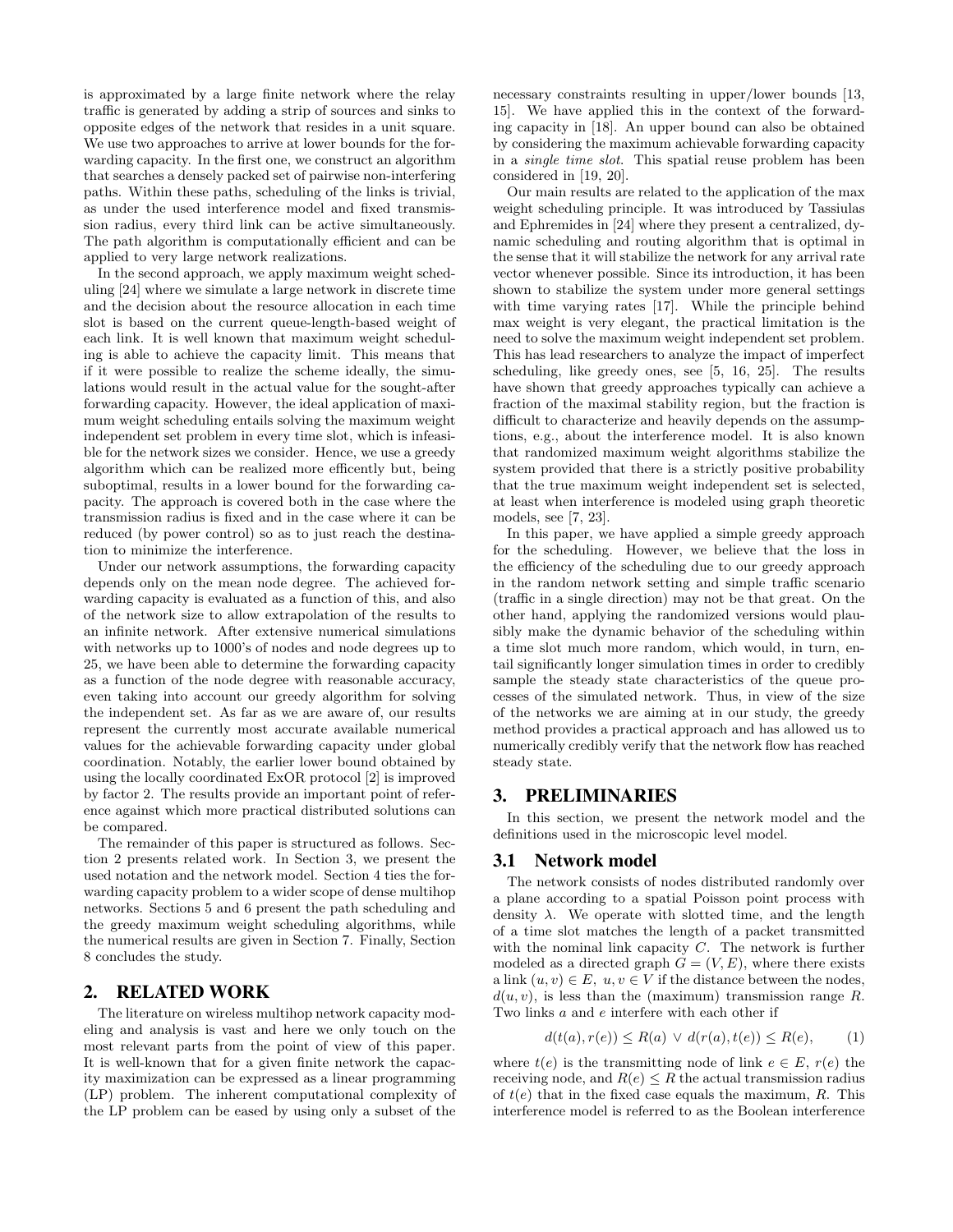model which says that a node is only capable of receiving a transmission if it is inside the transmission radius of only one active node.

In a wireless network, not all links can be active simultaneously due to interference, and thus, we have to establish a schedule  $\alpha$  which tells us how the links are used. All the links that are active simultaneously have to belong to the same independent set of links to avoid collisions.

The independent sets that are used for transmitting are referred to as transmission modes, and we denote the set of transmission modes with  $\mathcal{M} = {\mathcal{L}_1, \ldots, \mathcal{L}_M}$ . The schedule  $\alpha = \{t_1, \ldots, t_M\}$  assigns each transmission mode  $\mathcal{L}_i$  with the proportion of time  $t_i$  that it is used. Now the effective capacity of link e is

$$
c(e) = C \sum_{i=1}^{M} t_i \mathbf{1}_{\{e \in \mathcal{L}_i\}},\tag{2}
$$

that is, the nominal capacity times the time share the link is active.

## **3.2 Forwarding capacity**

The forwarding capacity  $I^*$  is defined as the maximum sustainable density of packet flow  $[1/m/s]$ , i.e., the number of packets crossing a unit length of a line perpendicular to the flow per unit time. Alternatively,  $I^*$  can be interpreted to represent the maximum sustainable mean density of progress [22], i.e., the density of packets times their mean velocity in a given direction. The maximum sustainable density of flow (obtained with optimal global coordination of the transmissions) depends on the physical parameters at hand: density of nodes  $\lambda$  [1/m<sup>2</sup>], (maximum) transmission range R [m], and nominal capacity of a link  $C$  [1/s]. By dimensional analysis  $[3]$ ,  $I^*$  can be expressed as any combination of the parameters having the dimension 1/m/s times a function of all the independent dimensionless parameters that can be formed. A combination of parameters of dimension  $1/m/s$ is provided by  $C\sqrt{\lambda}$ , and there is only one dimensionless parameter, namely the mean degree of a node  $\nu = \lambda \pi R^2$ (the constant  $\pi$  is unimportant as it can be absorbed in the definition of  $u$  below). Thus,

$$
I^*(\nu) = C\sqrt{\lambda} u^*(\nu), \tag{3}
$$

where  $u^*$  is an unknown function referred to as the dimensionless mean progress and is used to describe the forwarding capacity when the physical parameters C and  $\lambda$  are not fixed. Achievable forwarding capacity  $I$ , that is attained with a specific scheme for coordinating the transmissions, is a lower bound for  $I^*$ .

## **4. PROBLEM DECOMPOSITION**

This section ties the problem of finding the forwarding capacity  $I^*$  of an infinite wireless multihop network into a broader problem of maximizing the total data flow in dense multihop networks. A dense network corresponds to a network in a closed domain with the nodes having an infinitesimal transmission range, and the paths being smooth geometric curves allowing a continuous representation of the network. In the limit of a dense network [10, 11], maximizing the capacity of the network separates into two problems, as detailed below.

# **4.1 Separation of scales**

Given a traffic demand density profile, i.e., the traffic demand between every two points of the network, and a set of paths P, we can calculate the traffic load,  $\Phi(\mathbf{r}, \mathcal{P})$ , at position  $r$ . This can be written as a fraction of the total rate of the packet flow,  $\Phi(\mathbf{r}, \mathcal{P}) = \Lambda \Psi(\mathbf{r}, \mathcal{P})$ . Assuming that in a single time slot packets are forwarded to only one direction, the achieved forwarding capacity,  $I$ , sets the limit,  $\Lambda \Psi(r, \mathcal{P}) \leq I$  for all r, for the local traffic load. Hence,  $\Lambda \leq I/\max_{\mathbf{r}} \Psi(\mathbf{r}, \mathcal{P})$ , and in order to maximize the capacity of the network, i.e., solve max  $\Lambda$ , we have two separate problems: 1) maximize the achieved forwarding capacity,  $I^* = \max I$ , and 2) minimize the maximal load.

Minimizing the maximal load (problem 2 above) corresponds to load balancing and is referred to as the macroscopic problem. Determining the forwarding capacity  $I^*$ (problem 1 above) represents the microscopic level problem capturing the properties of the underlying wireless network from the point of view of a single node. Note that for a given domain and a given traffic demand profile the maximum local load is a given constant. Thus, the scaling law  $O(1/\sqrt{n})$ of the network capacity per node [9] follows trivially from this relation together with  $(3)$ .<sup>1</sup>

#### **4.2 Microscopic level problem**

The focus of this paper is on the microscopic level problem, i.e., finding  $I^*$ . At the microscopic level, the assumption of a dense network implies that from the local perspective the network appears as an infinite network. Two randomly selected nodes are, on the average, much further apart from each other than two neighboring ones. If the nodes communicating with each other are assumed to be random, a route between a source and a destination typically consists of a large number of hops. Therefore, the amount of relay traffic in a specific area of the network is much higher than the amount of traffic that originates from or terminates to the area.

When considering the relay traffic, we do not require full connectivity. The nodes that do not belong to the transport network can be connected to it via an access network in negligible time, since the amount of originating and terminating traffic in an infinite network is very small compared to the amount of relay traffic, cf. [8].

It is assumed that the forwarding capacity is shared between different directions using appropriate scheduling. The direction distribution in different areas of the network might be different. This mismatch becomes negligible when the size of the network approaches infinity. Thus, the microscopic level problem considers maximizing the flow of traffic in a given direction.

As a result, no traffic matrix or distribution is needed for determining  $I^*$ . We simply search for the maximum amount of traffic that can be relayed through the transport network in a single direction and omit the originating and terminating traffic from the model. In simulations, we consider a finite transport network with a set of artificial sources on one side of the network and a set of artificial sinks on another. The sources generate the relay traffic that actually consists of the packets of multiple OD-pairs with the same

 $1$ <sup>1</sup>The validity of this is based on the physically intuitive notion of separation of scales at high node densities without a rigorous proof.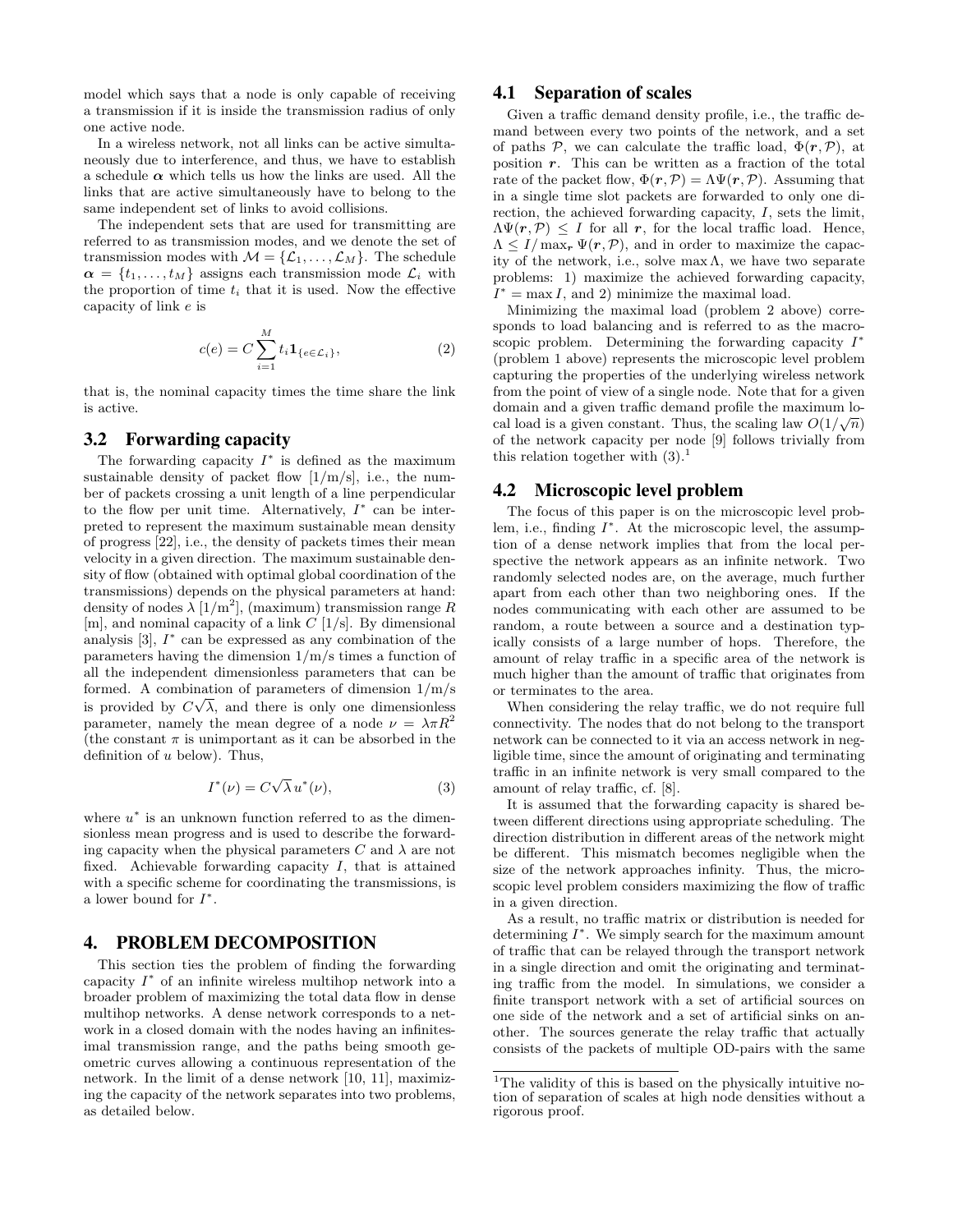

Figure 1: Examples of the operation of the path search algorithm.

direction at this point of the network. The results are finally extrapolated as a function of the network size.

# **5. PATH SCHEDULING**

In this section, we construct an algorithm for finding a densely packed set of paths whose links do not interfere with the links of other paths and that connect the sources and the sinks on the opposite sides of the network. By identifying non-interfering paths, scheduling under our assumed Boolean interference model (1) becomes trivial since every third link in a path can be active. We utilize this idea to obtain a lower bound for the forwarding capacity. The used methods bear similarities to those of geographic routing [21].

With respect to the classical max flow problem, this means that we fix the flow to be zero for the links that are not between the nodes of a path. Thus, when the paths are chosen in the way that, in addition to the previous and following link, a transmission only interferes the reception of the link preceeding the previous one, it is possible schedule a flow of  $C/3$  for a single path. This can be done with only three transmission modes.

# **5.1 Path searching algorithm**

The transport network with the average of  $N$  nodes resides in a unit square that has a strip of sources added to the left side and another strip of sinks added to the right side. The width of the added strips is  $R$  since it is not possible to form links with the nodes of the network from farther away, see Figure 1b.

The algorithm starts from the uppermost source (towards right) and then chooses the leftmost neighbor to be the next hop. The leftmost neighbor is the neighbor that forms the largest angle  $([-\pi, \pi])$  with respect to the current direction of the path. Note, that the neighbors on the right have negative angles. The leftmost neighbor is chosen with one exception: the path is not allowed to cross itself, and such neighbors are ignored. The selection of the next hop is illustrated in Figure 1a. In the figure, we have a path traversing through nodes 1 and 2 to node 3 that has four neighbors (A, B, C, and D) in addition to the used node 2. Continuation to node A forms the largest angle with respect to the current direction of the path (marked with an arrow), but would cause the path to cross itself. Instead, node B is chosen because of the second largest angle. Note that the angle created with node D is negative.

The algorithm continues the path until it reaches an exception. The handling of the exceptions is done in the following way:

- If the path comes to a dead end (no available neighbors), the algorithm returns to the previous node.
- If the algorithm returns to the source, no path from this source can be found. The algorithm continues from the next source.
- If the algorithm reaches another source, then no path from this source and the nodes along the way can be found and they can be ignored later. The algorithm continues from the next source.
- If the algorithm reaches a sink, we have found a path and continue the algorithm from the next source. The nodes belonging to the path and their neighbors are ignored later.

The search is continued until all the sources have been gone through.

The paths that the algorithm finds do not interfere with each other, but it is still possible that the links of the path interfere with other links of the same path in a way that it is not possible to schedule a  $C/3$  flow to the path. Nevertheless, it is always possible to pick a subset of the nodes from the original path to form the interference-free path. This can be done by starting from the sink and always choosing the neighbor that has the smallest index in the path to be the previous node in the interference-free path. Now, the formed links do not interfere with each other since the supposedly interfering node would transmit directly to the receiver instead of interfering it. The phenomenon can be seen in the lowest path of Figure 1b, which illustrates the set of paths for a small network, where the algorithm advances using the dashed lines, but the packets need to be transmitted along the solid line.

# **5.2 Network size**

It is easier to connect the sources to the sinks through a small network. For example, in a finite network there is always a positive probability for a non-zero flow, while in an infinite network a positive flow becomes possible only above the percolation threshold ( $\nu \approx 4.5$ ). Thus, the simulations should be done in a network with sufficient number of nodes for the results to be meaningful when considering the infinite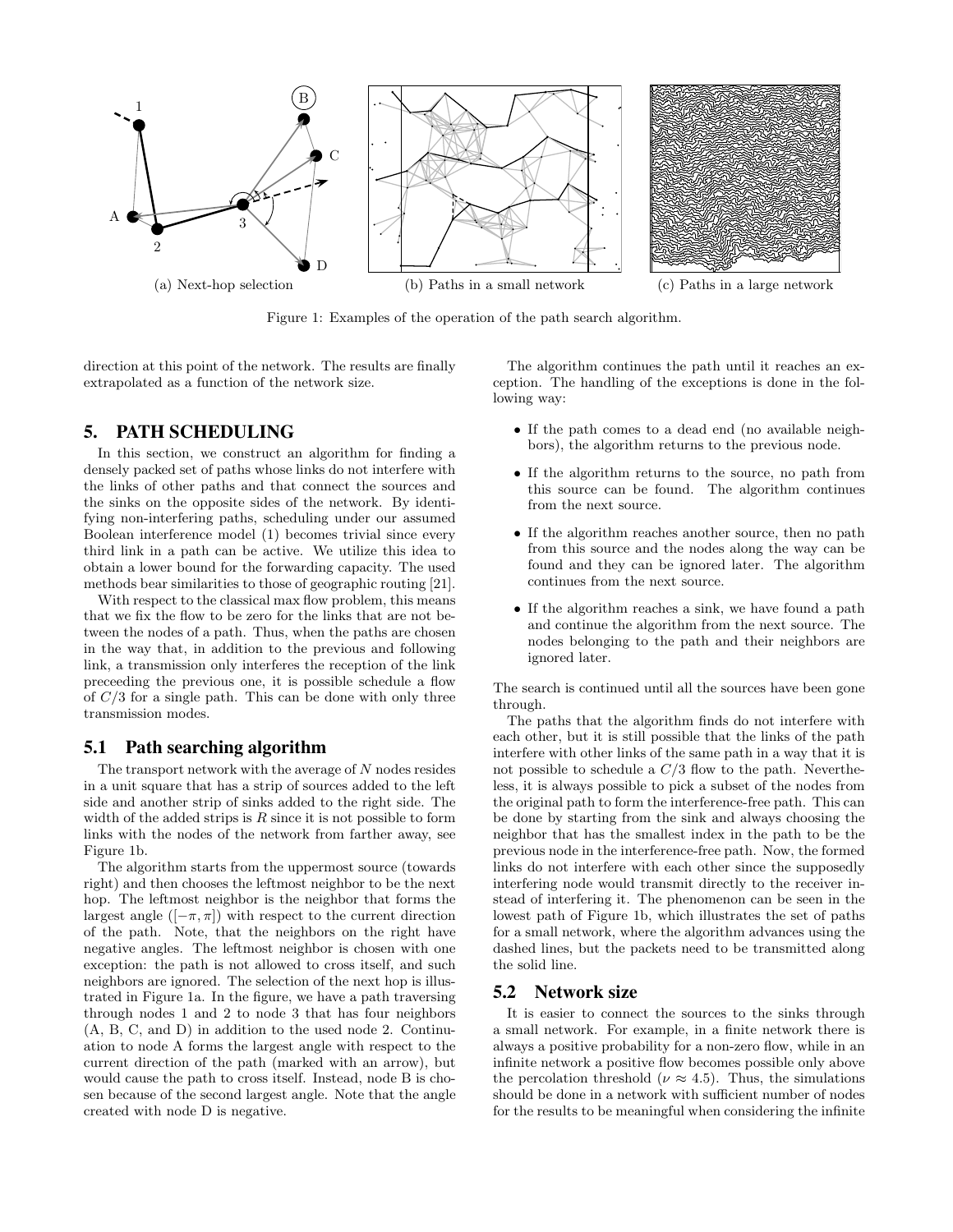network. When the simulations are conducted in a finite network, there are two border effects causing an error to the quantity of interest  $\bar{n}_{\text{paths}}$ , the density of the paths in the vertical direction, and hence to the achievable forwarding capacity  $I = C/3 \cdot \bar{n}_{\text{paths}}$ .

The horizontal effect depends on the length of the paths. If the distance between the sources and the sinks is small, the existence of the paths is more probable. When the density of the network, N, (recall that we consider a unit square area) is increased, the capacity (from (3)),

$$
u = \bar{n}_{\text{paths}} / (3\sqrt{N}),\tag{4}
$$

goes down. The vertical effect is caused by the fact that the top and the bottom of the network confine the paths to a limited area. Thus, the behavior of the paths is different near the borders, and the interesting quantity, the number of paths per height unit, differs from that in the middle of the network. This can be seen in Figure 1c. When the size of the network is increased, the relative area that is wasted due to the artificial limitations decreases, and the capacity goes up.

As can be seen from Figure 2 (solid lines), horizontal effect, dominating with small networks, dies out faster than the vertical effect. Thus, the capacity first goes down rapidly and then slowly starts to increase. The combined effect of the two is that  $u$  approaches the asymptotic value from below. It is also possible to calculate the number of paths originating from the middle part of the network, e.g., by adding some extra space on top of and below the network residing in the unit square. In this case,  $u$  approaches the asymptotic value from above as can be seen from Figure 2 (dashed lines). The network size used later in the simulations is  $10^5$ .



Figure 2: The effect of network size on  $u$  using the path search algorithm.

# **6. GREEDY MAXIMUM WEIGHT SCHEDULING**

In this section, we describe another method for resolving the problems related to finding a feasible way to schedule the transmissions with a reasonable outcome. In their paper [24], the authors present a maximum throughput policy, that stabilizes the network for all arrival rates for which it is stabilizable. The original algorithm, often referred to as the backpressure algorithm, allows multiple customer classes and link capacities, but to study the forwarding capacity only one customer class is needed for representing the flow of traffic in one direction.

The algorithm has three stages. In time slot  $t$ , the first stage is to calculate a weight  $w^{t}(e)$  for each link  $e \in E$  as follows,

$$
w^{t}(e) = q^{t-1}(t(e)) - q^{t-1}(r(e)),
$$
\n(5)

where  $q(v)$  is the queue length at node  $v \in V$ . In the second stage, a maximum weight transmission mode is selected

$$
\mathcal{L}^*(t) = \underset{\mathcal{L} \in \mathcal{M}}{\arg \max} \sum_{e \in \mathcal{L}} w^t(e). \tag{6}
$$

Finally in the third and last stage, if we index the links with  $i = 1, \ldots, |E|$ , we get the activation vector  $L(t)$  at time slot t as follows,

$$
L_i(t) = \begin{cases} 1, & \text{if } e_i \in \mathcal{L}^*(t), \text{ and } q^{t-1}(t(e_i)) > 0, \\ 0, & \text{otherwise.} \end{cases} \tag{7}
$$

In each timeslot the policy finds the transmission mode that is of the maximum weight. The weight of each link is simply the difference in the queue lengths between the transmitting and receiving end of the link since all the links have the same nominal capacity C. Because every node is only able to participate in one transmission at most, the links in the maximum weight transmission mode are always activated if the transmitter has a packet to send.

If it were possible to run this backpressure algorithm properly, we could find out the true forwarding capacity. Unfortunately, due to limitations in the computing capacity, it is necessary to simplify the problem. We apply the algorithm in a similar setting as we did with the path searching algorithm.

## **6.1 Application of the method**

Again, the transport network of  $N$  nodes (on average) resides in a unit square that has a strip of sources added to left side with a fixed queue length of m and a strip of sinks added to the right side. The queue length at sinks is considered always to be zero. The width of the strips is R. The top and the bottom of the network are connected together to form a cylinder and to reduce the border effect in the vertical direction. As a result of a simulation, we get the average number of packets arriving to the sinks in a time slot per unit height,  $\bar{n}$ , when the network has been stabilized. Since we assume that the packet transmission time matches the time slot duration, it follows that  $I = C\bar{n}$ , and using (3) the dimensionless mean progress is given by

$$
u = \bar{n}/\sqrt{N}.\tag{8}
$$

Now, there are three things affecting the result. Firstly, the maximum weight transmission mode is approximated with a maximal transmission mode containing a greedily chosen combination of links with the largest weights. Secondly, the fixed queue length of the sources,  $m$ , affects the set of possible link weights and thus the accuracy of the scheduling. The queue length initialization of the other nodes is also important because of the length of the initial transient. Thirdly, the size of the network used in the simulations should be as large as possible to properly represent the infinite network. The effects of these approximations are discussed in the following.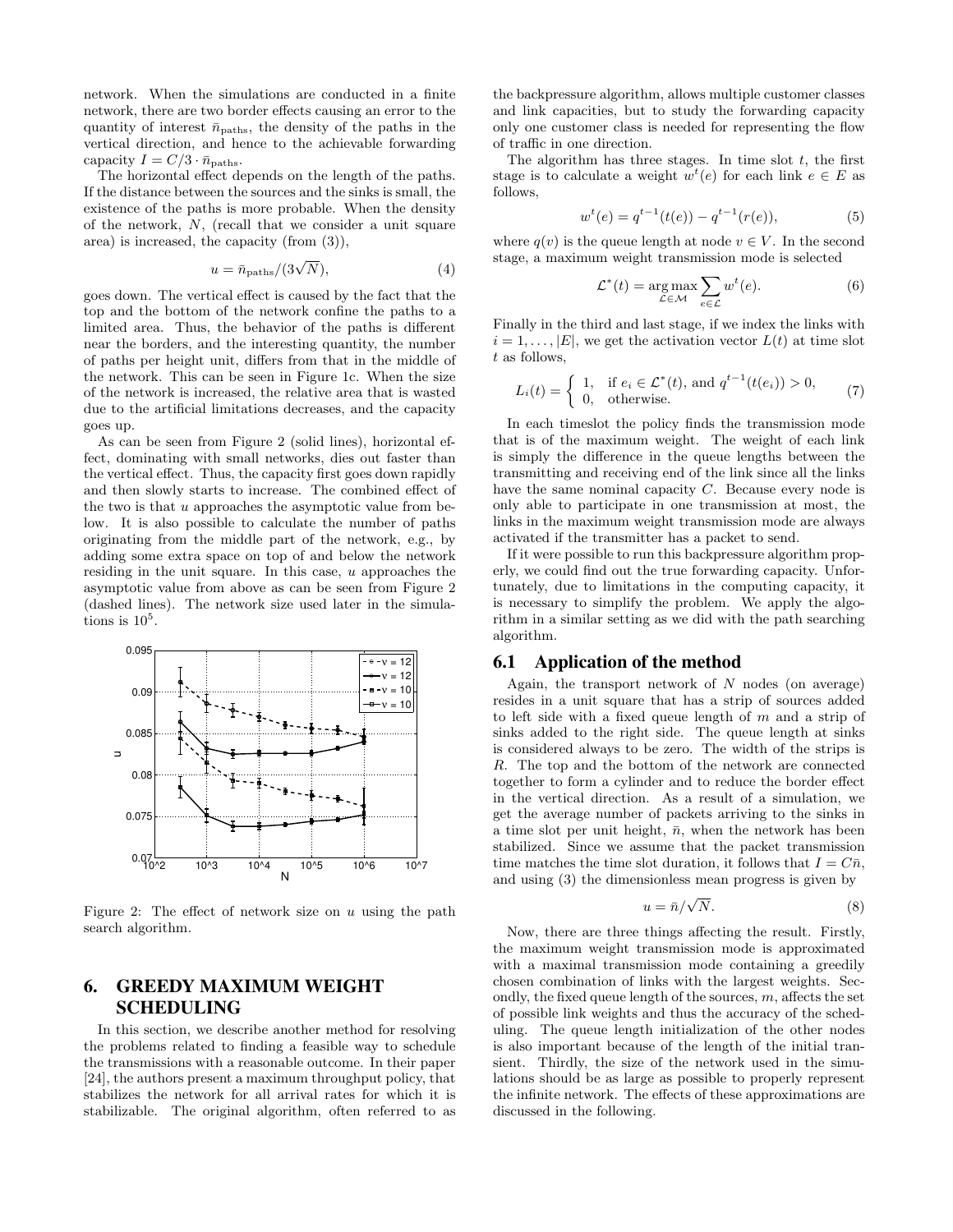# **6.2 Greedy scheduling**

The main factor limiting the applicability of the original method is the necessity to solve the maximum weight independent set problem since this is typically a complex problem that is only solvable in some special applications. We choose links to the transmission mode in the order of their weight until the independent set of links is maximal. Because of the greedy scheduling, we get a capacity lower than the true capacity.

The performance of the greedy method compared to the true maximum weight independent set in a single-slot case is represented in Figure 3. The figure shows the difference between the greedy instantaneous forwarding capacity and the optimum of [20]. The error made in the case of a continuous flow is unknown.



Figure 3: Greedy scheduling compared to the optimum in a single slot situation with fixed transmission radius.

#### **6.3 Queue length initialization**

When the number of packets in the network is small, the link weights are also small, and the probability that two links have equal weights is notable. Since the choice between two transmission modes that are of the maximum weight is arbitrary, the operation of the scheduler is, at this point, more random. This leads to suboptimal performance that results in increasing queue lengths. When the queues grow, some of the ties are resolved, and eventually the policy stabilizes the queues for all arrival rates for which it is possible. This might however require very long queues. When the queue length at sources is fixed, the number of possible link weights is also fixed. This means that to assure the best possible performance, the queue length at sources,  $m$ , should be as large as possible.

In practice, the choice of the queue length at sources is a compromise since a large m means a long initial transient. Because of the finite queue length at the sources, we get a capacity lower than the true capacity. Figure 4 shows the effect in a thousand node network when the queue length at sources varies from 10 to 1000 packets with  $m = 100$  being the value used later on.

# **6.4 Network size**

The size of the network needs to be large enough for the results to be meaningful when considering a network with



Figure 4: The effect of the queue length of the sources with fixed transmission radius.

infinite size. A small network gives too high values for the achievable forwarding capacity since it is easier to establish a flow through shorter paths.

Because of the finite network size, we get a capacity higher than the true capacity. By eliminating the effect of the limited network size, it would be possible to study capacities that are actually achievable with greedy maximum weight scheduling. Figure 5 represents  $u$  as a function of the network size N with  $m = 100$ . As can be seen, the network size  $N = 1000$  used in the final simulations is not quite enough when  $\nu$  is small. When the network is more homogeneous from the scheduling point of view ( $\nu = 18$ ), the reduction in u is mainly due to the fact that  $m = 100$  is not enough for a large network (cf. Figure 4).



Figure 5: The effect of the network size in greedy maximum weigth scheduling with fixed transmission radius.

# **7. RESULTS**

The simulations were conducted with the following kind of setup. The nodes were distributed to a rectangular network area with width  $1 + 2R$  and a varying height according to a spatial Poisson point process with density  $N$ . The nodes within one transmission radius from the left side of the network were assigned the role of a source and the ones within R from the right side of the network were sinks. The relay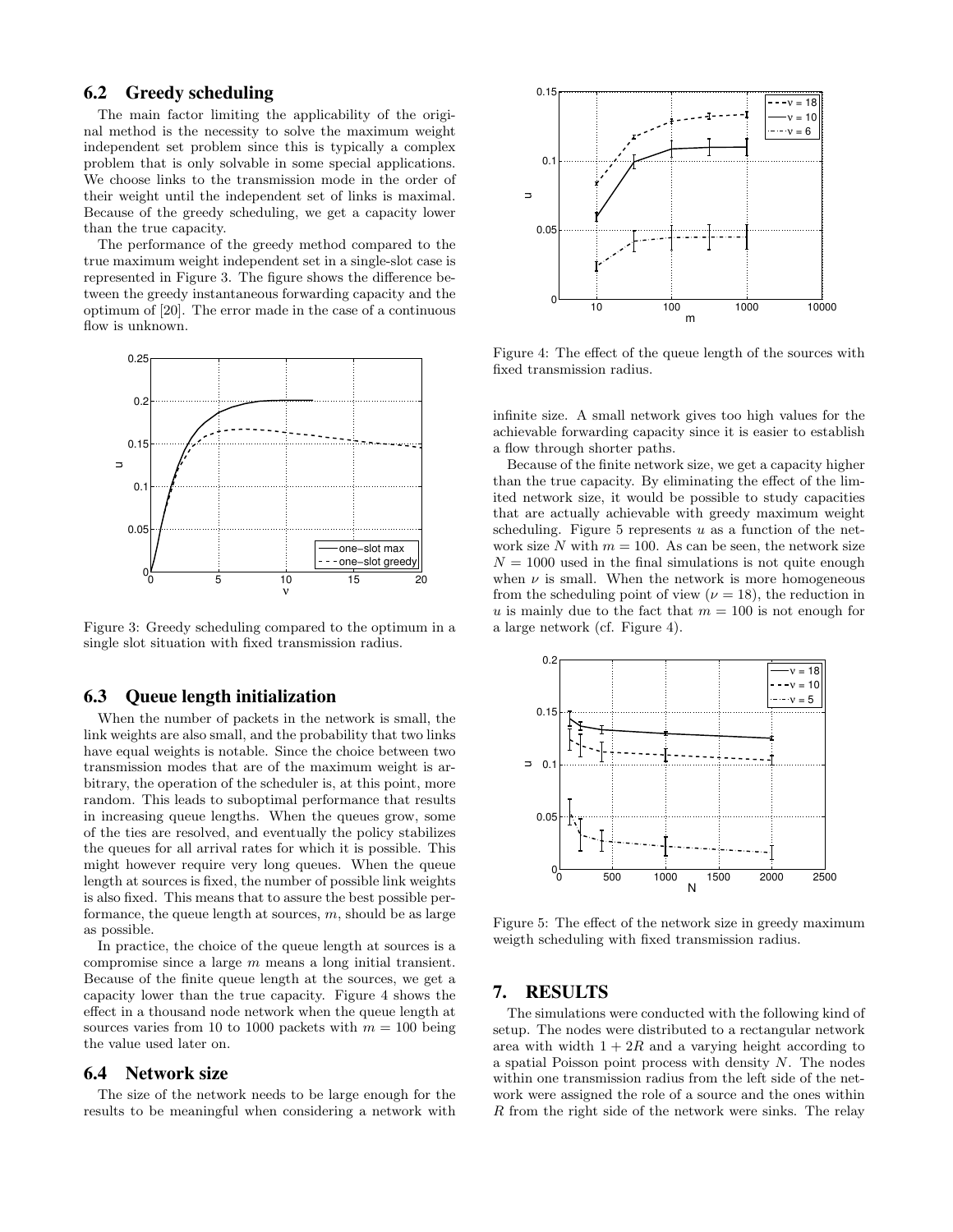

Figure 6: The dimensionless mean progress as a function of the mean neighborhood size using path search algorithm.

network was a unit square with the average of N nodes in the middle of the network. When  $N$  is large enough the results meaningfully represent the infinite network that appears when a massively dense network is viewed from the perspective of a single node.

# **7.1 Path scheduling**

The path search algorithm gives as a result the number of independent paths connecting the sources to the sinks. With the used network height of 3, the paths beginning from a source with the y-coordinate between 1 and 2 were used as an estimate for the vertical path density  $\bar{n}_{\text{paths}}.$  From this, we can calculate the dimensionless mean progress with (4).

Figure 6 presents u as a function of  $\nu$  near the optimum size of the neighborhood (see also Fig. 7 for wider range) with fixed transmission radius. The maximum of  $u = 0.09$ and occurs at  $\nu = 18$ . The results have been obtained with  $N = 10<sup>5</sup>$ , and are averages over 100 network realizations. The errorbars show the 95 % confidence intervals.

The advantage of the algorithm is that it is computationally efficient, and the simulations can be done with a very large network. This is important when the network appears heterogeneous from the point of view of a single node, i.e., ν is small. Thus, the results of path scheduling for the smallest values of  $\nu$  are very accurate. The paths connecting the sources to the sinks occur so rarely that routing is only possible along these paths, and different paths do not interfere with each other.

#### **7.2 Greedy maximum weight scheduling**

The simulation setup with the greedy maximum weight scheduling differs from the one of the path scheduling in the way that the top and the bottom of the network of unit height are connected together to form a cylinder. This is done to reduce the border effects in the vertical direction. The greedy maximum weight scheduling algorithm gives as a result the number of packets per slot arriving to the sinks, and the dimensionless mean progress can be obtained with (8). Alternatively, it is possible to monitor the number of packets leaving the sources or the progress of the packets in the horizontal direction. When these three quantities are approximately the same, the simulation can be considered to have reached steady state.



Figure 7: Comparison of the results. The curves of the figure are in the same order as in the legend.

Figure 7 presents the results obtained from the greedy maximum weight scheduling compared to other bounds for the forwarding capacity with fixed transmission radius. The results have been obtained with  $m = 100$  and  $N = 1000$ . They are averages over 10 network realizations and the errorbars show the 95 % confidence intervals. The values of m and N are a practical compromise between the accuracy and the necessity to keep the simulation times reasonable. The maximum,  $u = 0.13$ , occurs at  $\nu = 18$ . Since neither of the studied methods is particularly good at coordinating the transmission when the mean degree of a node is large, the true optimum size for  $\nu$  is likely to be higher.

When  $\nu$  is very small, the difference between the results of greedy maximum weight scheduling and path scheduling is due to the network size. The one third flow that the scheduling is able to achieve along a single path is maximal so the results do not suffer from the greedy heuristic with the smallest neighborhoods. The smaller network used with greedy maximum weight scheduling leads to too high capacity as there is more likely to be better connectivity through a small network.

When  $\nu$  is larger, the effect of the network size is less relevant since the network is more homogeneous from the scheduling point of view. That is to say, there are always multiple possible links to choose from, and no clear bottlenecks appear as the network is made larger. The capacities are achievable since the meaningful effects, the greedy scheduling and the queue length at sources, both move the result downwards. Greedy scheduling is not able to coordinate the transmissions efficiently enough when the number of interfering links is large, and, in addition to the weight, one should also consider how the links interfere with each other. Also, the queue length at sources should be made larger when the number of links grows to allow the weights of the links to be separable.

## **7.3 Comparison with other methods**

Next, we present some previous results that are also illustrated in Figure 7 for comparison. The one-slot maximum [20] represents the maximum forwarding capacity that can be achieved in a single time slot. It is an upper bound and cannot be reached with continuous flow since it is not possible to use the corresponding transmission mode constantly.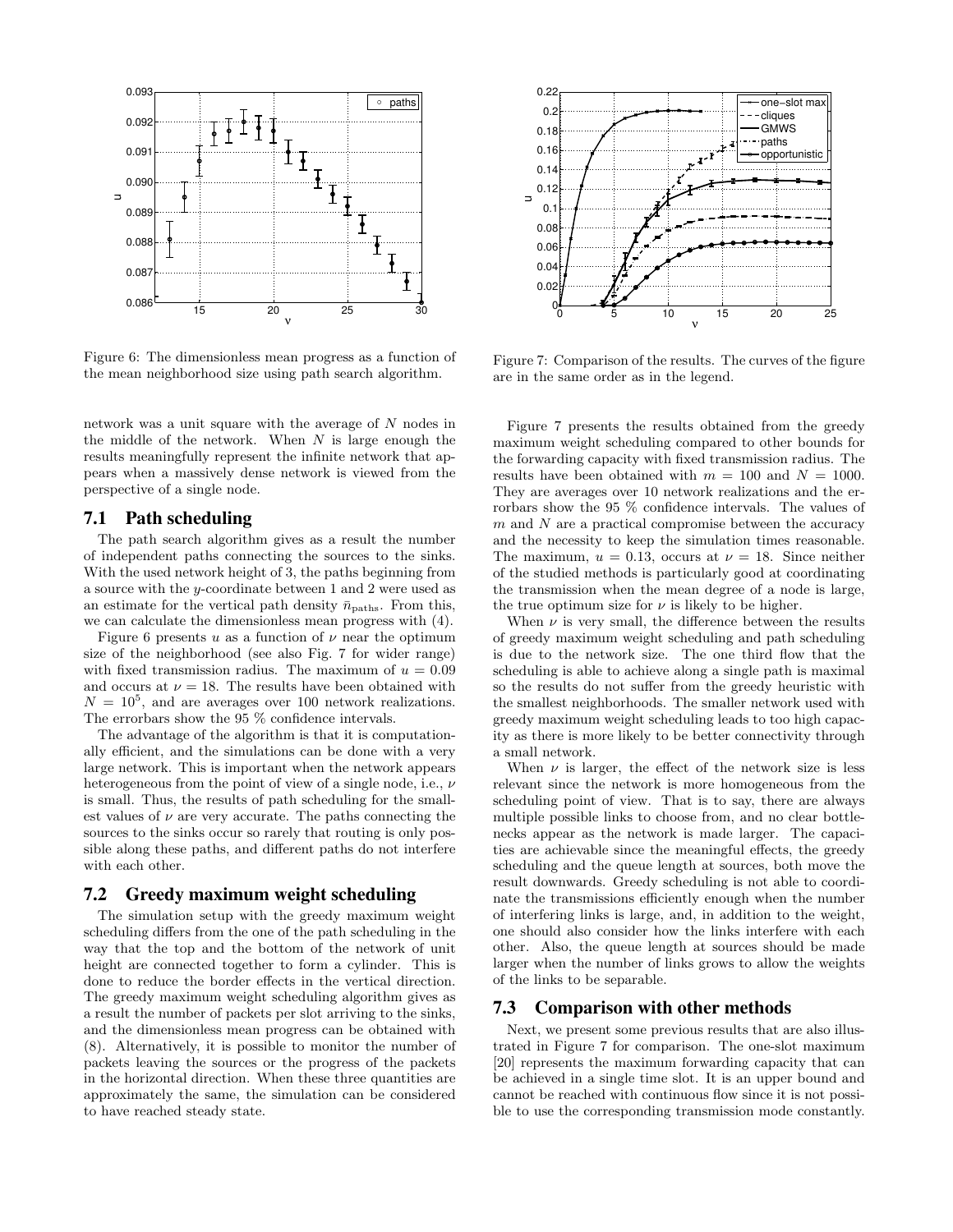The asymptotic analysis made in [20] for the instantaneous capacity shows also that there is a neighborhood size that is optimal w.r.t.  $u$  as the capacity goes down when  $\nu$  tends to infinity.

Of the results for continuous flows, the clique curve [18] is obtained by solving a classical max flow problem for a reduced set of necessary clique constraints in random network realizations. It is also an upper bound. The lowest curve, on the other hand, corresponds to a random access forwarding method called opportunistic forwarding that is similar to ExOR [2]. In opportunistic forwarding, all nodes with packets transmit with a fixed probability, and from the neighbors able to receive the transmission, the one with the greatest progress is chosen to be the next hop. As it is an actual forwarding method, opportunistic forwarding gives a lower bound for the forwarding capacity.

Compared with these, the new results give a first reasonable estimate for the forwarding capacity. For example at  $\nu = 10$  where GMWS already gives a lower bound,<sup>2</sup> the gap between the upper bound (clique curve) and the lower bound is small. Considering the larger values of  $\nu$ , the gap is reduced at least by half.

## **7.4 Power control**

In addition to a fixed transmission radius, we consider greedy maximum weight scheduling in a case where the transmission radius  $R(e)$  can be reduced from the maximum value  $R$  to the length of link  $e$ . The idea is that the transmitting nodes use a radius just large enough to reach the receiving node and thus minimize the interference. In this case, the parameter  $\nu$  corresponds to the mean number of neighbors with the maximum radius.

Figure 8 shows  $u(\nu)$  for greedy maximum weight scheduling with both fixed and adjustable transmission radius. With power control, it is possible to activate more links simultaneously, and the maximum gain from a freely adjustable transmission radius is a little over 50 %.

## **8. CONCLUSIONS**

In this paper, we studied the forwarding capacity that is achievable in a random geometric network under the Boolean interference model. By using two constructive approaches (the path scheduling and the greedy maximum weight scheduling), we were able to obtain new numerical results on the forwarding capacity as a function of the mean node degree. The results were also studied as a function of the network size to allow us to extrapolate the results to an infinite plane.

In the first approach, we obtained a lower bound for the forwarding capacity using an algorithm that searches for independent paths through the network. Using these paths, the usually challenging scheduling problem becomes easy allowing us to study the capacity with very large networks. In the second approach, we applied maximum weight scheduling where the scheduling in a time slot was solved using a greedy heuristic. This provided a practical approach for our simulations allowing us to consider reasonably large networks and to produce what we believe are the most accurate numerical results that are presently available on the forwarding capacity. Together with the existing results to the load balancing problem [11], the estimate for the forwarding ca-



Figure 8: Function  $u(\nu)$  for greedy maximum weight scheduling with and without power control.

pacity can be used to calculate the overall capacity of a dense wireless multihop network under the used assumptions.

In addition to an even more accurate value for the forwarding capacity, the exact size of the optimal neighborhood remains as an open question for future research. Even so, the growth in the capacity is very modest after a certain point, and a more practical line of future research would be to study the distributed implementation of greedy maximum weight scheduling or the impact of other, more realistic, types of interference models.

#### **Acknowledgements**

The work was done in the ABI and AWA projects funded by TEKES, Ericsson, and Nokia Siemens Networks. JN was supported by the Nokia Foundation.

# **9. REFERENCES**

- [1] F. Baccelli, B. Blaszczyszyn, and P. Muhlethaler. An aloha protocol for multihop mobile wireless networks. *IEEE Transactions on Information Theory*, 52(2):421–436, 2006.
- [2] S. Biswas and R. Morris. ExOR: opportunistic multi-hop routing for wireless networks. *SIGCOMM Computer Communications Review*, 35(4):133–144, 2005.
- [3] E. Buckingham. On physically similar systems; illustrations of the use of dimensional equations. *Phys. Rev.*, 4(4):345–376, 1914.
- [4] R. Catanuto, S. Toumpis, and G. Morabito. Opti{c,m}al: Optical/optimal routing in massively dense wireless networks. In *Proceedings of IEEE INFOCOM*, pages 1010–1018, 2007.
- [5] P. Chaporkar, K. Kar, and S. Sarkar. Throughput guarantees through maximal scheduling in wireless networks. In *Proc. of 43rd Annual Allerton Conference on Communication, Control, and Computing*, 2005.
- [6] O. Dousse, F. Baccelli, and P. Thiran. Impact of interferences on connectivity in ad hoc networks. *IEEE/ACM Transactions on Networking*, 13(2):425–436, 2005.

<sup>&</sup>lt;sup>2</sup>GMWS is not a lower bound with the smallest values of  $\nu$  as the effect of the network size has not been fully eliminated.